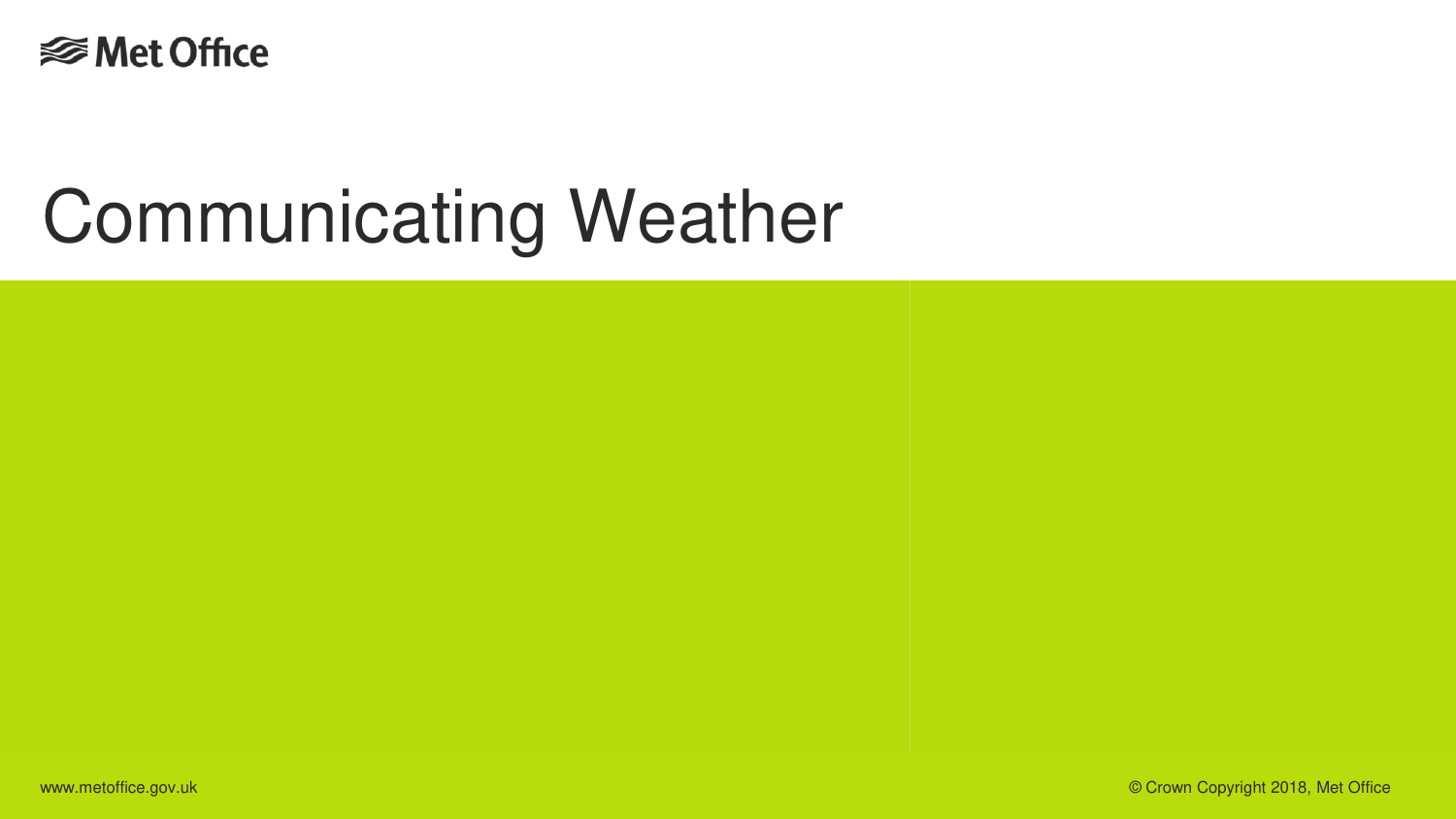### Met Office app, website and social media

Met Office weather forecasts, warnings and videos **and videos** and videos **and videos** and **and videos** and **a** and **a** and **a** and **a** and **a** and **a** and **a** and **a** and **a** and **a** and **a** and **a** and **a** and **a** and **a** and **a** and **a** and **a** and





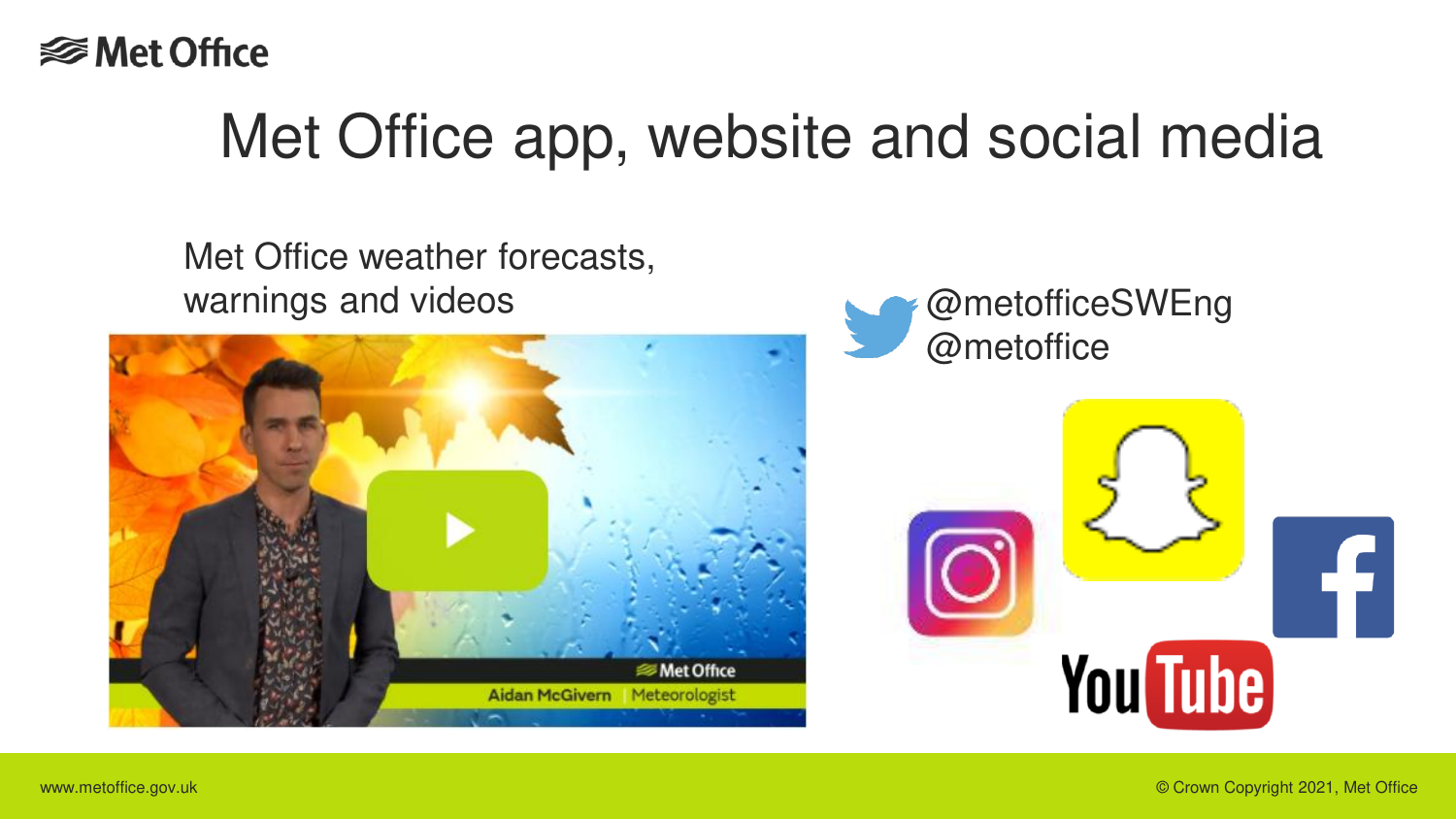### **⊗Met Office**

### Met Office App

Available on the App Store and Google Play Store and FREE

#### **Key features:**

- Access 7-day weather forecasts
- Personalise your forecasts for your favourite locations
- Set up push notifications and receive important alerts for weather warnings
- UK national weather forecast video
- Actual and 24 hour forecast rainfall animation
- UK weather charts
- Sunrise and sunset times
- Pollen and air pollution forecasts AND MUCH MORE!

https://www.metoffice.gov.uk/about-us/what/met-office-weather-app



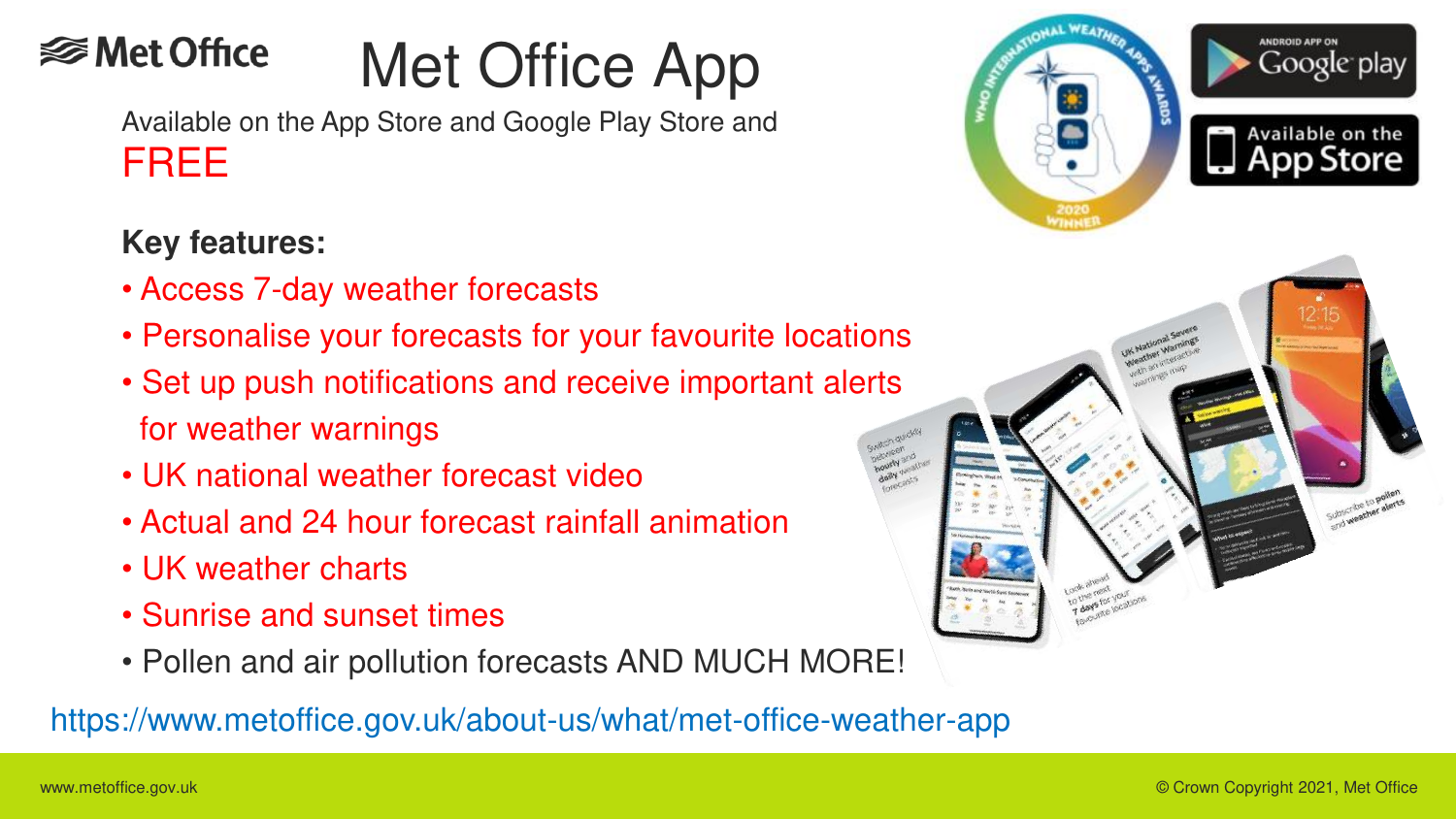### <del></del>Met Office Office App NSWWS

Available on the App Store and Google Play Store and

FREE







www.metoffice.gov.uk © Crown Copyright 2021, Met Office

Store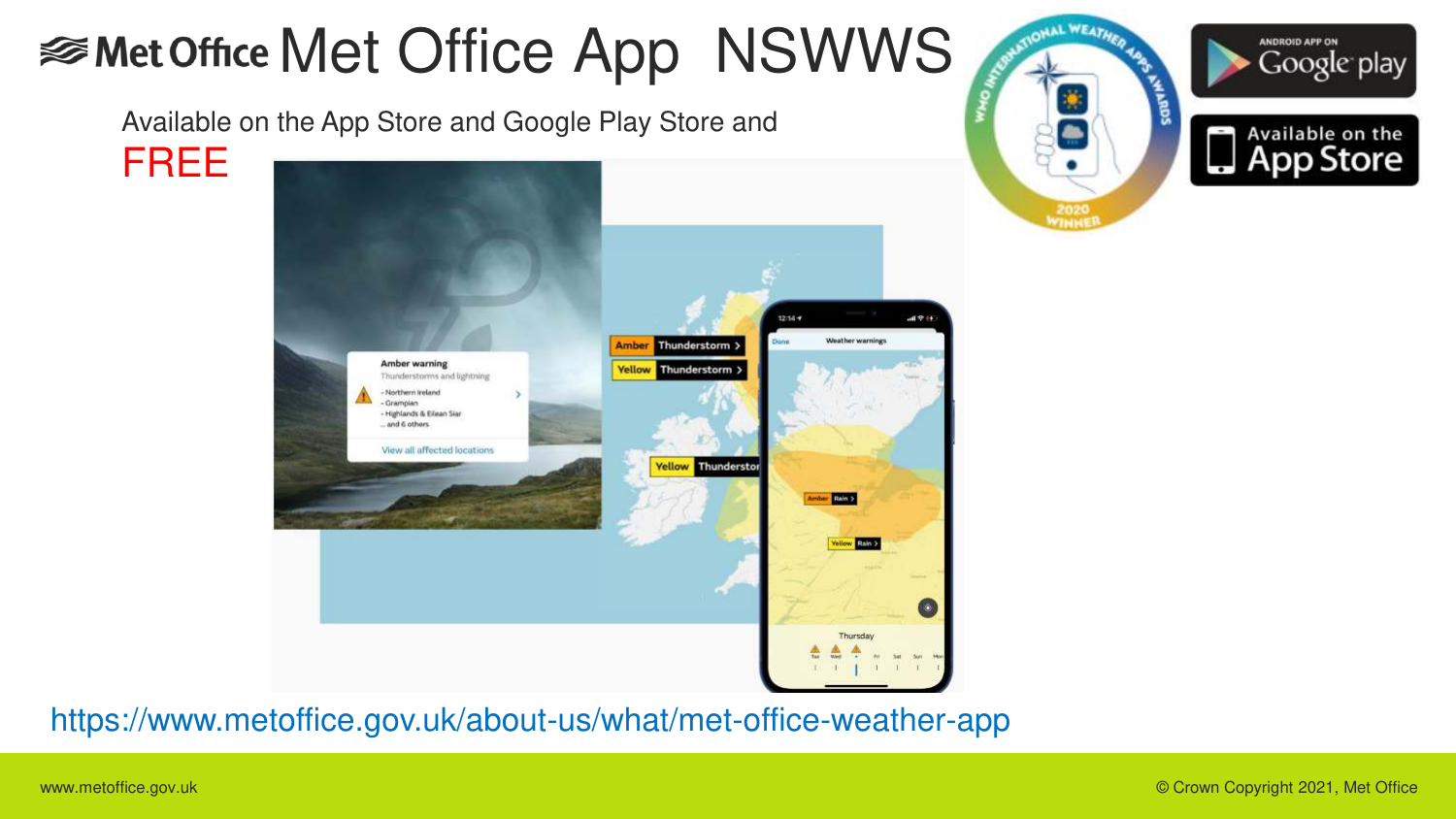#### **⊗Met Office** Accessing severe weather warnings



- **Keep up to date**
- Check latest local forecast and any weather warnings
- Use Met Office App, website and social media
- Sign up to receive Met Office email alerts https://www.metoffice.gov.uk/about-us/guide-to-emails

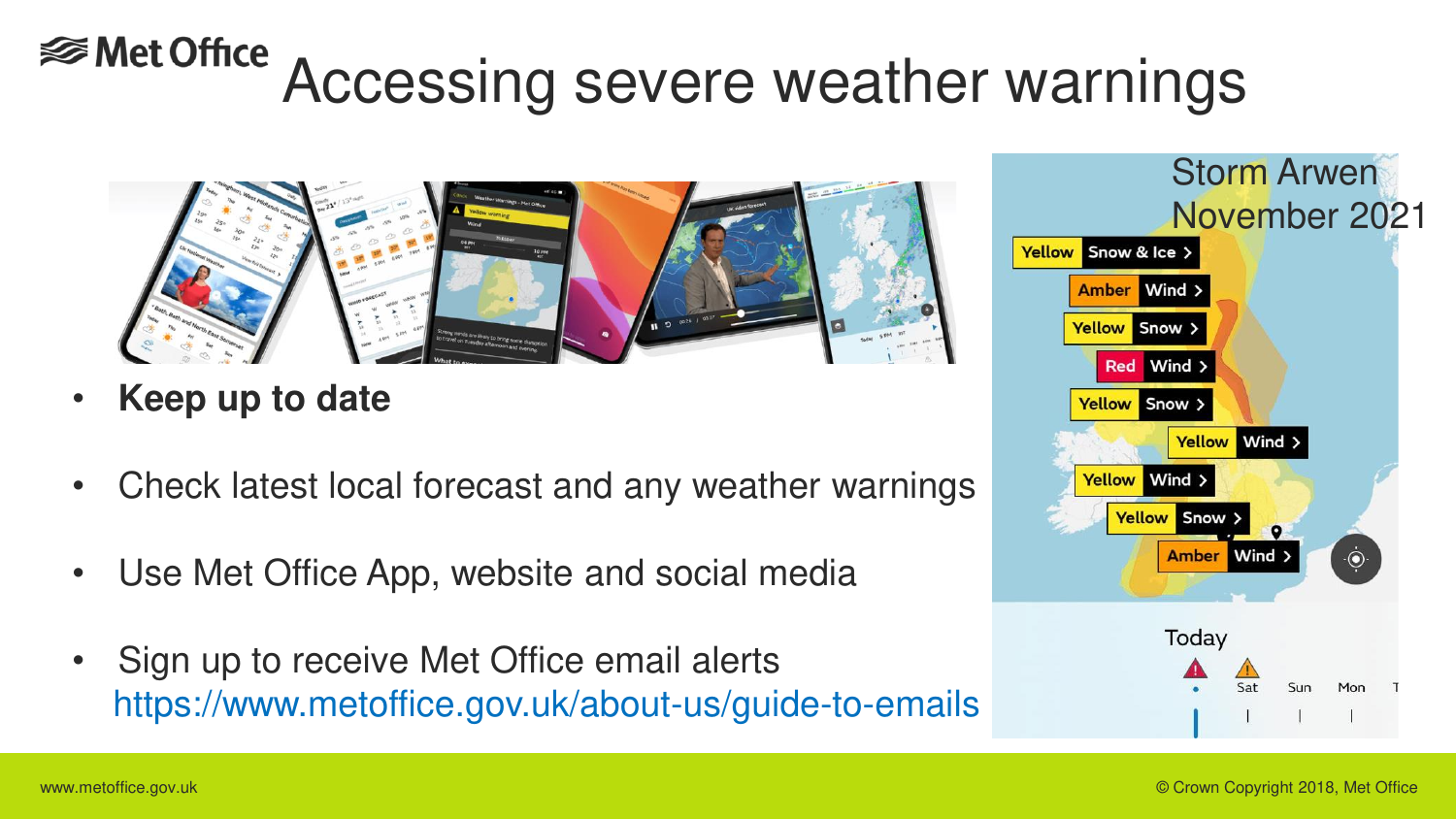<del></del>*<del></del>* Met Office

### **WeatherReady**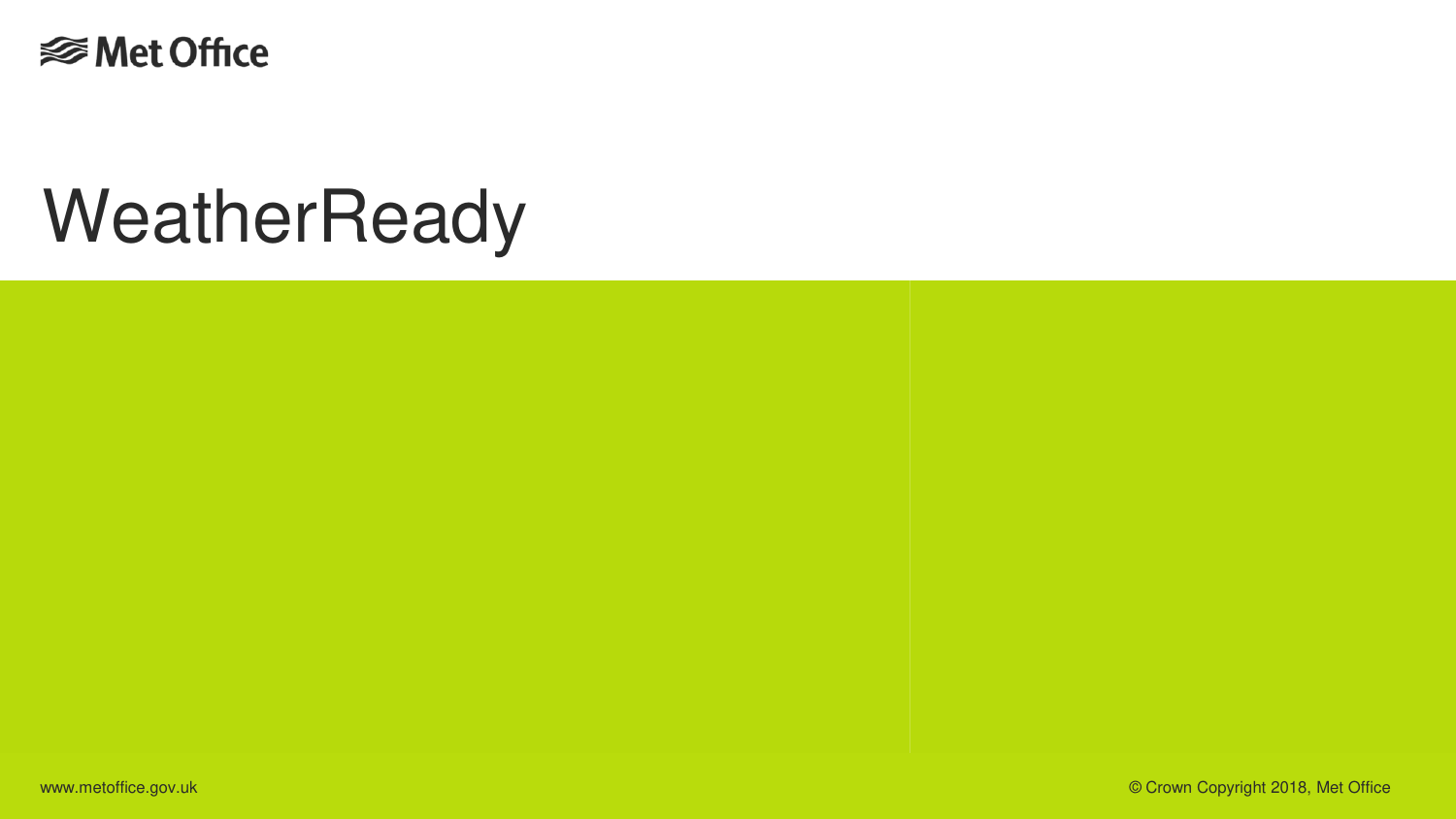#### **⊗Met Office WeatherReady**

'Weather Ready' helps the public and partner agencies prepare, cope/respond and recover from severe weather

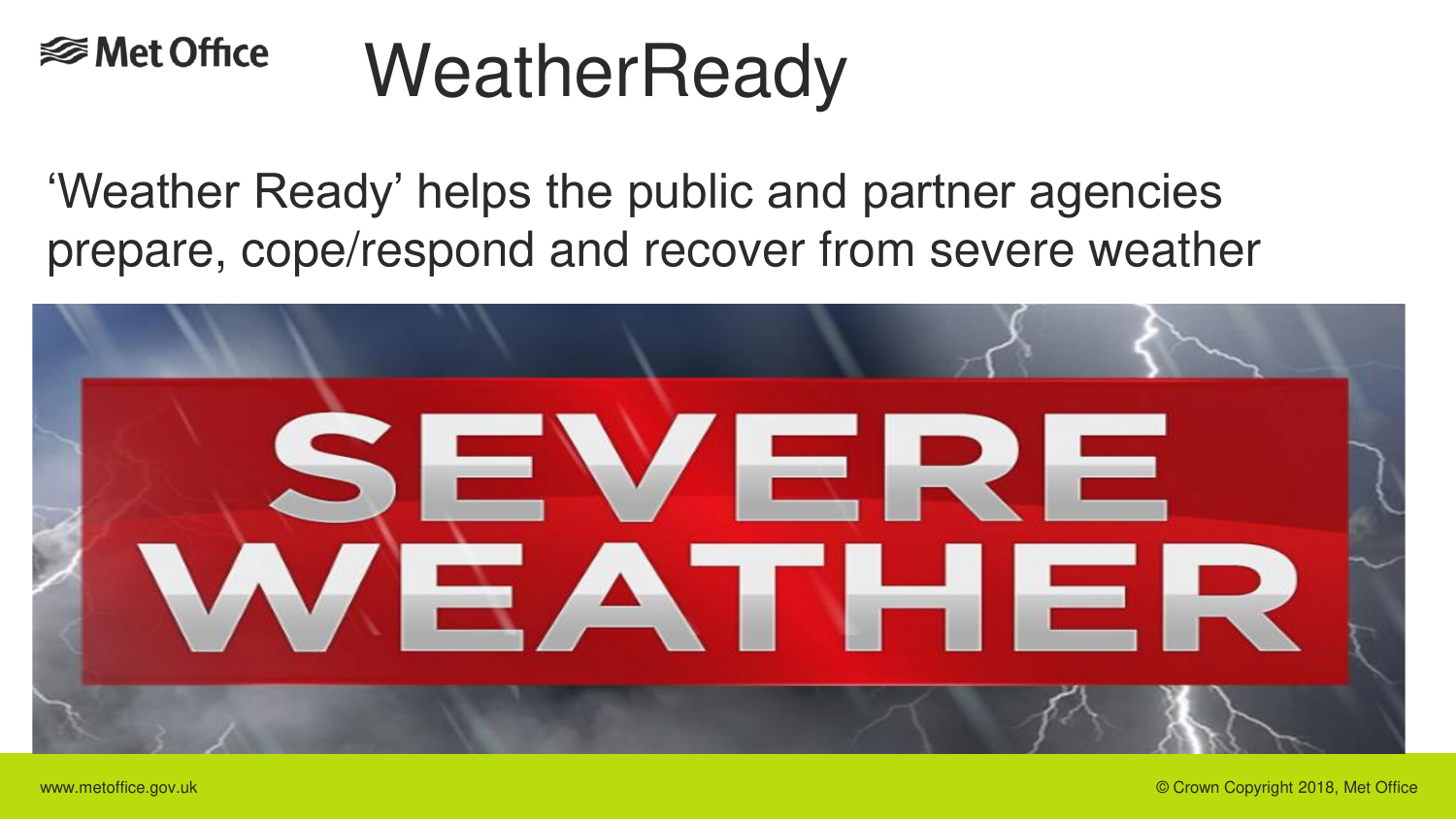### **<del></del>** Met Office Promotional Material Poster Email Signature



Hashtag #WeatherReady

Further information at https://www.metoffice.gov.uk/weather/warningsand-advice/seasonal-advice/weatherreadymaterials-for-resilience-professionals

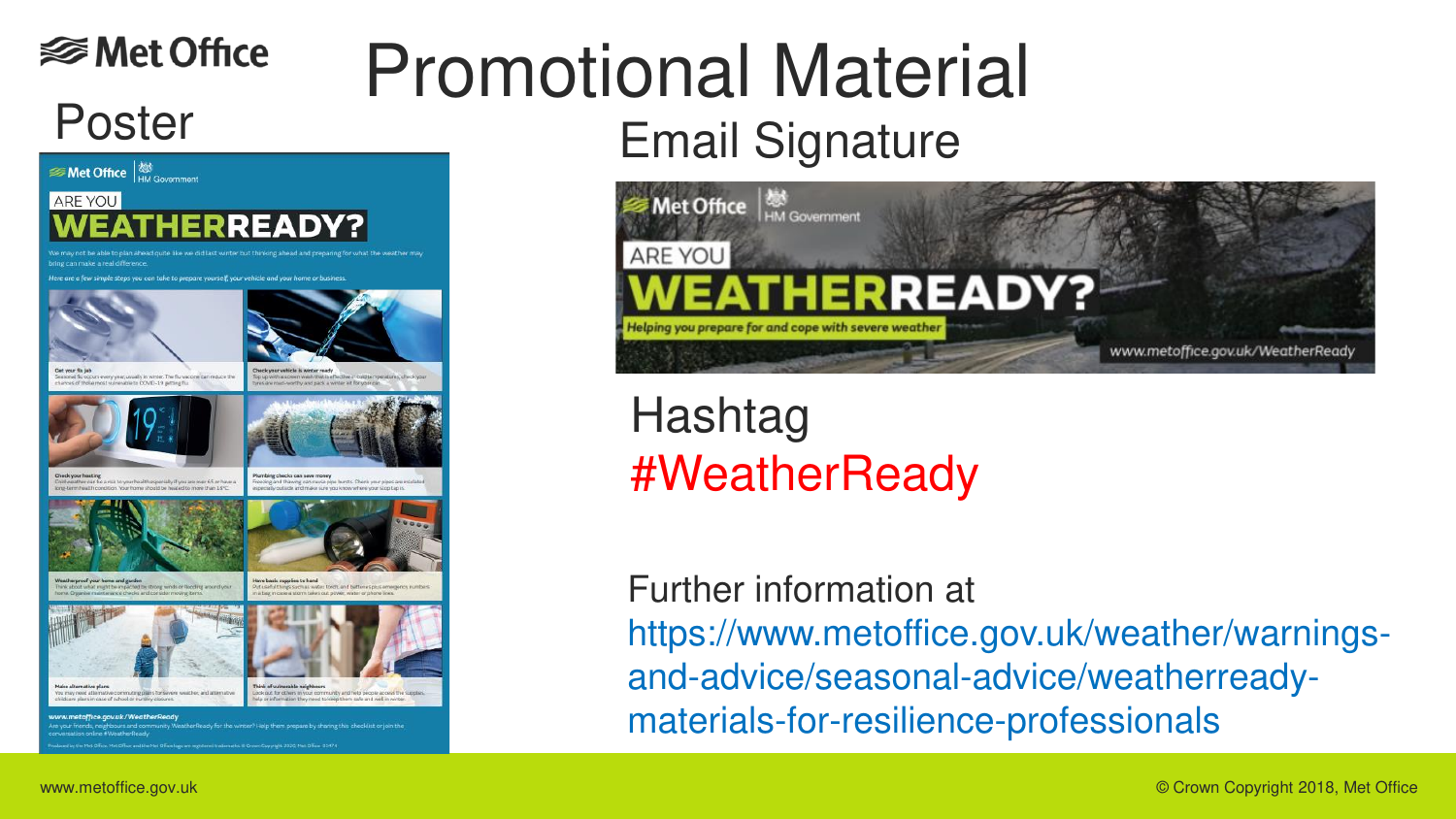## <del>**<sup>■</sup>Met Office</sup>** Weather Ready Seasonal Advice</u></del>



**Explore** 

**IE** Explore

Mainly focussed on summer and winter seasons #WeatherReady

Further information at https://www.metoffice.gov.uk/weather/warnings -and-advice/weatherready

**Explore**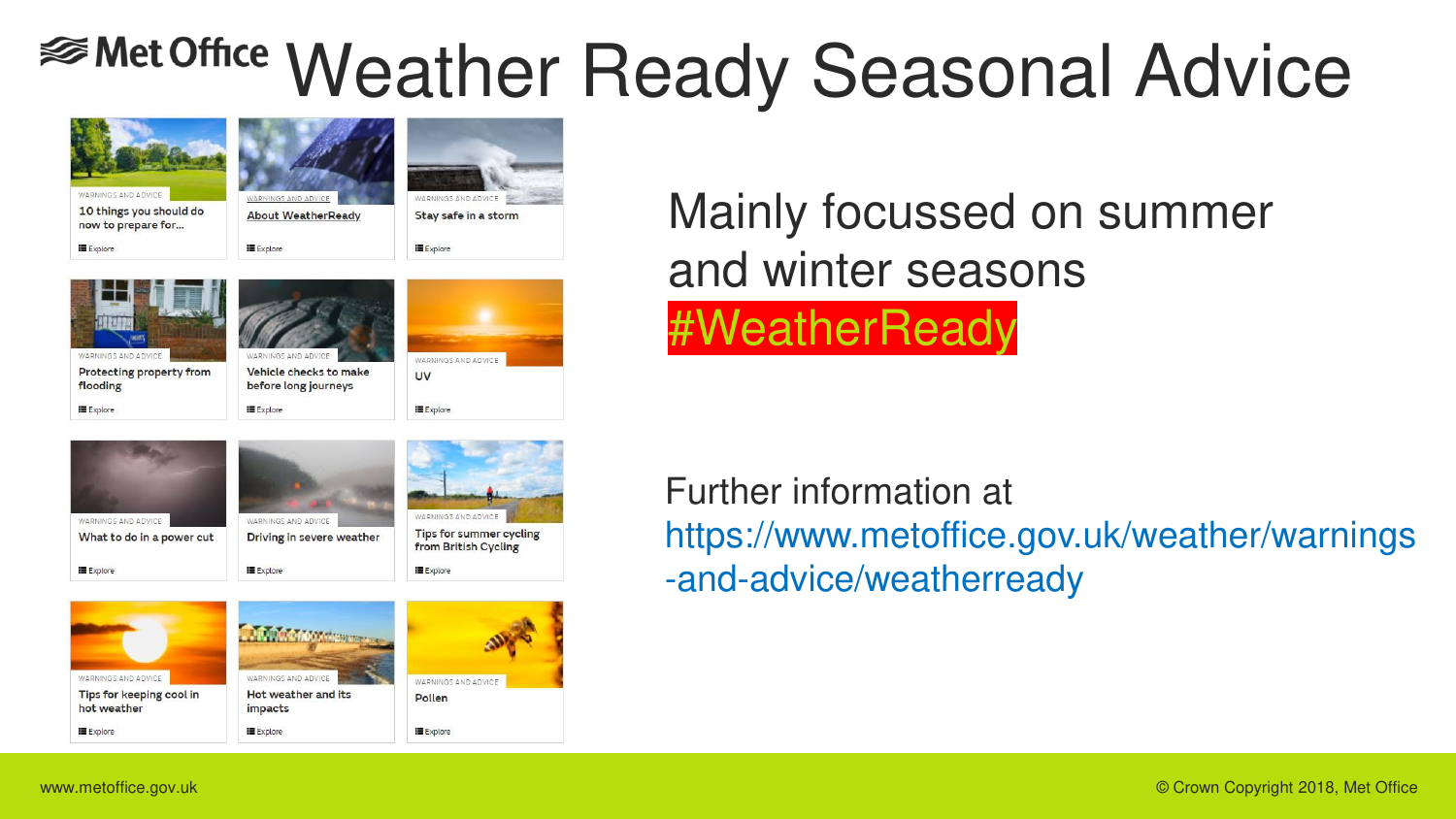<del></del>*<del></del>* Met Office

### Naming Storms 2021-22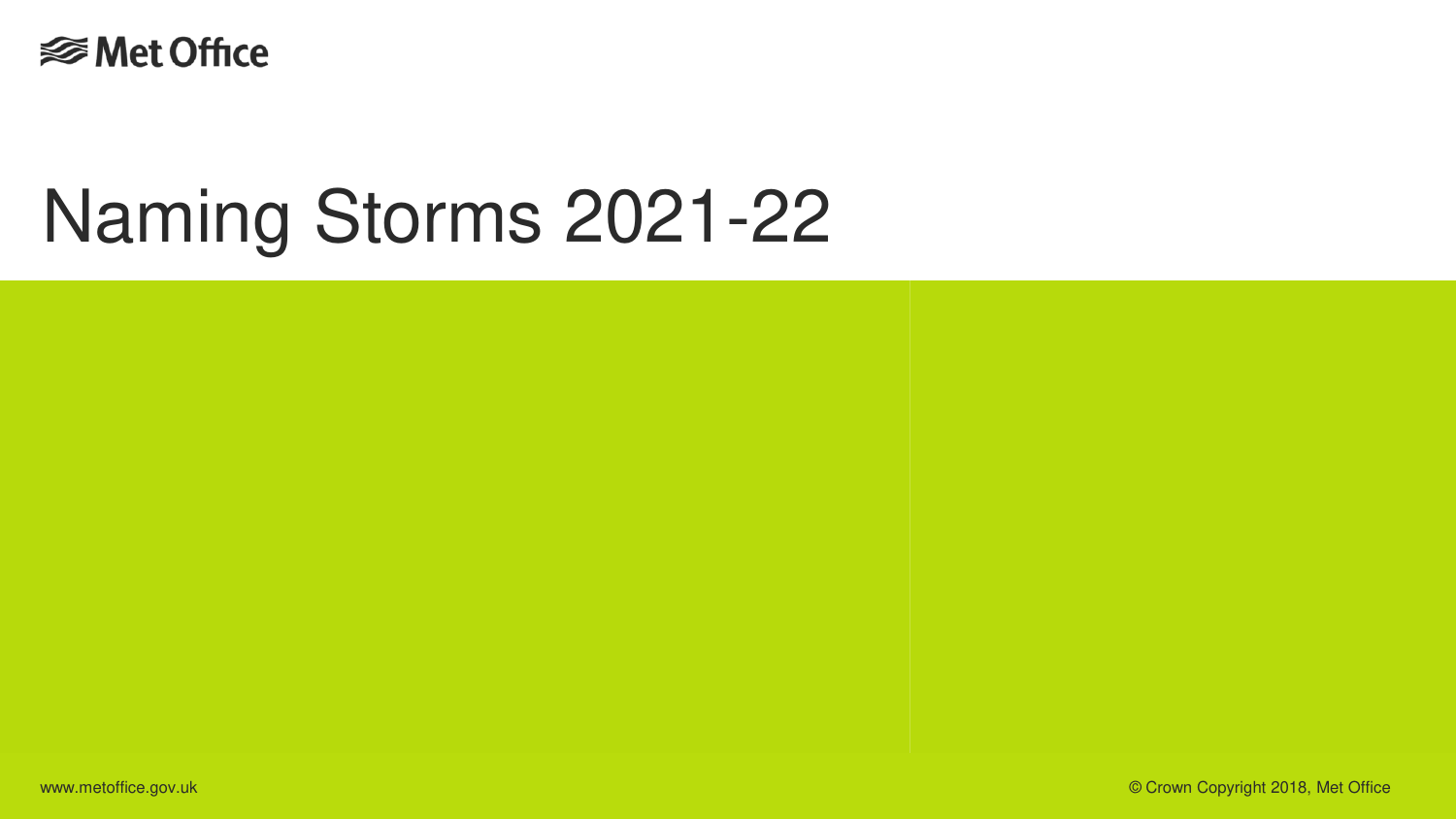#### **<del></del>** Met Office

### Naming storms 2021/22 – how?

- Provide a single authoritative naming system in partnership – for storms affecting UK, Ireland and Netherlands
- Mostly storms coming off Atlantic
- Named when a storm is expected to give **medium or high impacts**/ Amber or Red warning/s
- Mainly due to wind impacts, but rain/snow impacts also considered

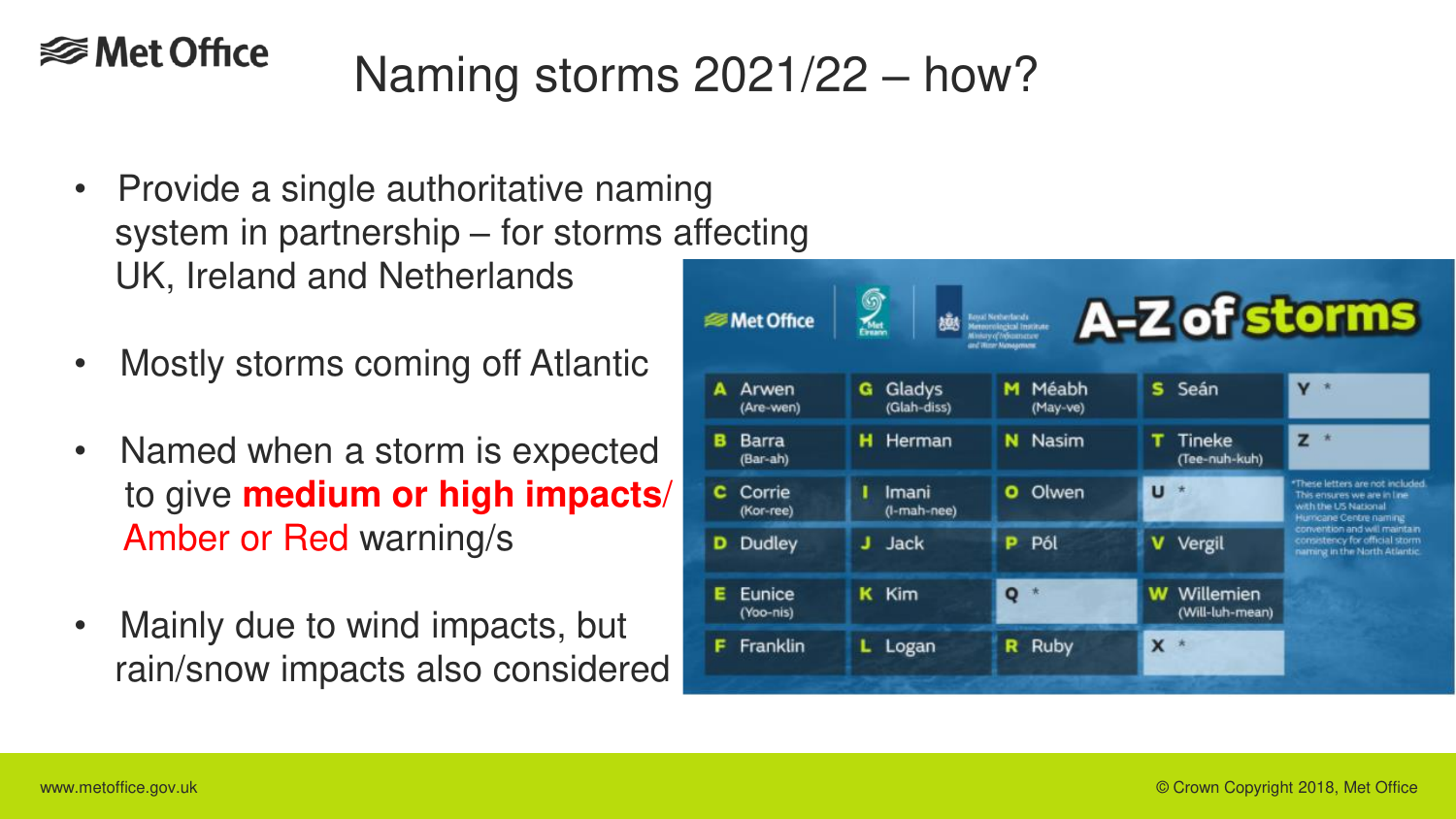#### **⊗Met Office**

### Naming Storms – why?

- Naming storms has been going on since 2015 – first storm named Abigail
- Met Office use named storms to raise awareness of potential severe weather to the public – to help them prepare and be aware of the dangers



**AND RESIDENCE** 

• Easier for public to follow forecast and warnings of a named storm in the media – whether TV, radio, press, digital or social

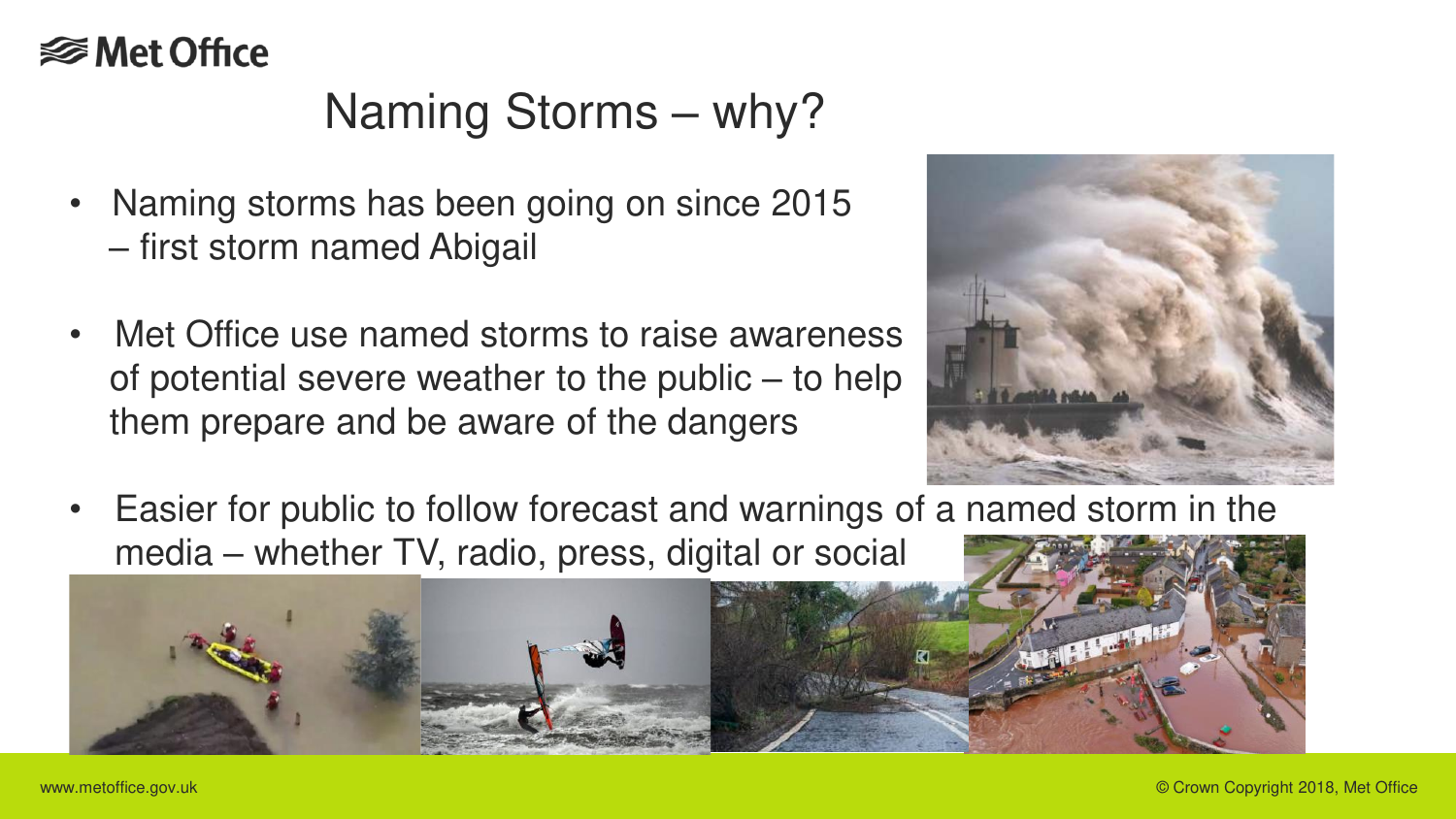#### **<del></del>** Met Office

### Naming Storms - impacts



#### Motorways closed, trains cancelled and homes evacuated as Storm Bella set to **batter Britain**



21:00 hursday

Met Office @metoffice